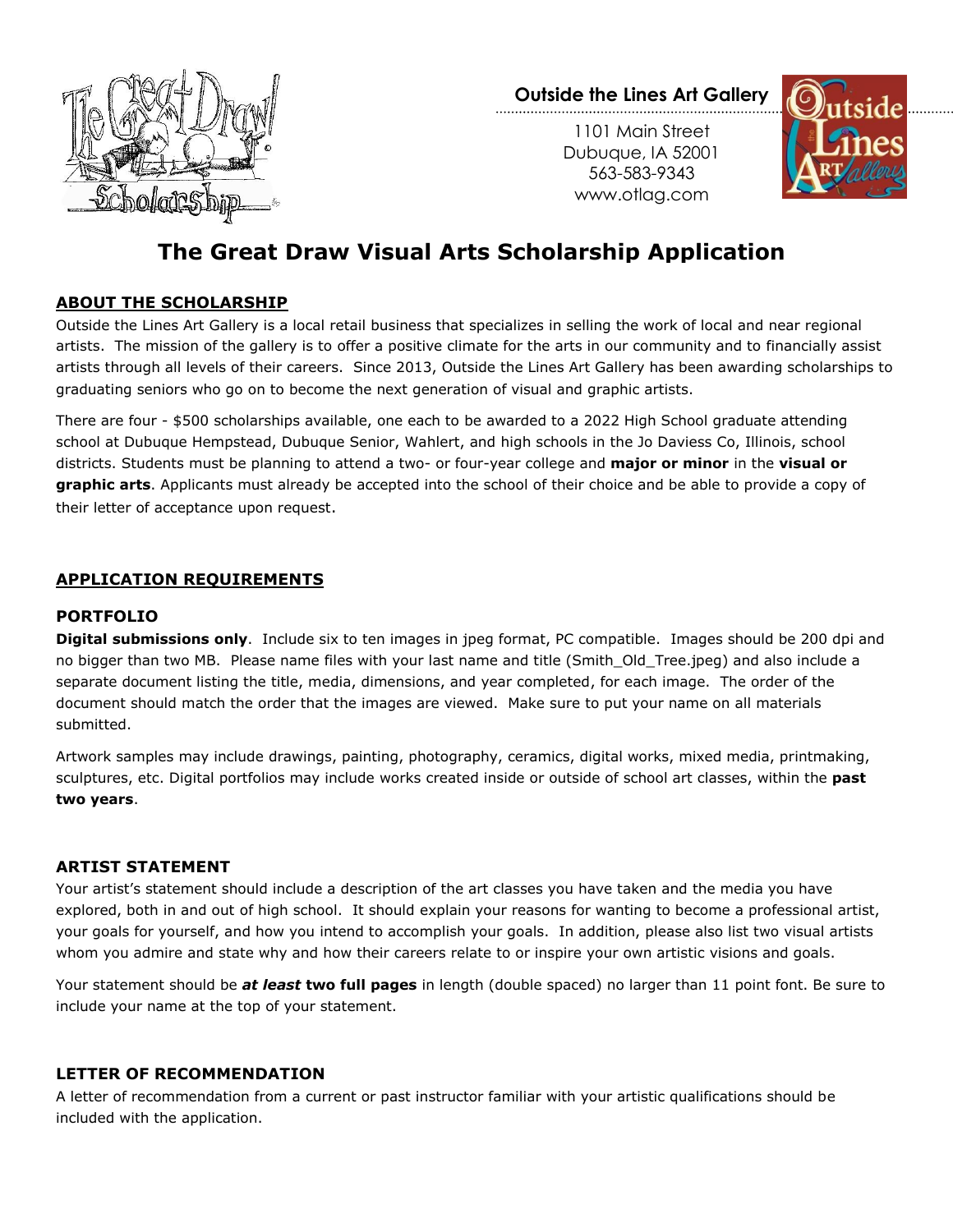#### **DEADLINE**

#### **DIGITAL PORTFOLIO**

Email **applicant information, digital portfolio,** and **artist statement** by the end of the day on **Friday, April 29, 2022,** to **otlag@aol.com.** All files should be sent in a zip folder titled with your first and last name. The subject line of your email should read: GD Scholarship Application, YOUR SCHOOL'S NAME.

Letters of recommendation should be emailed by your instructor to **otlag@aol.com** and the subject line should read: Your Name, Letter of Recommendation.

# **APPLICANT INFORMATION** (Please type or print)

|                                                                                                                      |                  | Full-Time or Part-Time (circle) |
|----------------------------------------------------------------------------------------------------------------------|------------------|---------------------------------|
| Emphasis Interest (please check all that apply):                                                                     |                  |                                 |
| <b>Example School</b> Graphic Design<br>Sculpture<br>Painting/Drawing<br>_________ Ceramics<br>_________ Photography | Video, Animation | Undecided________________       |